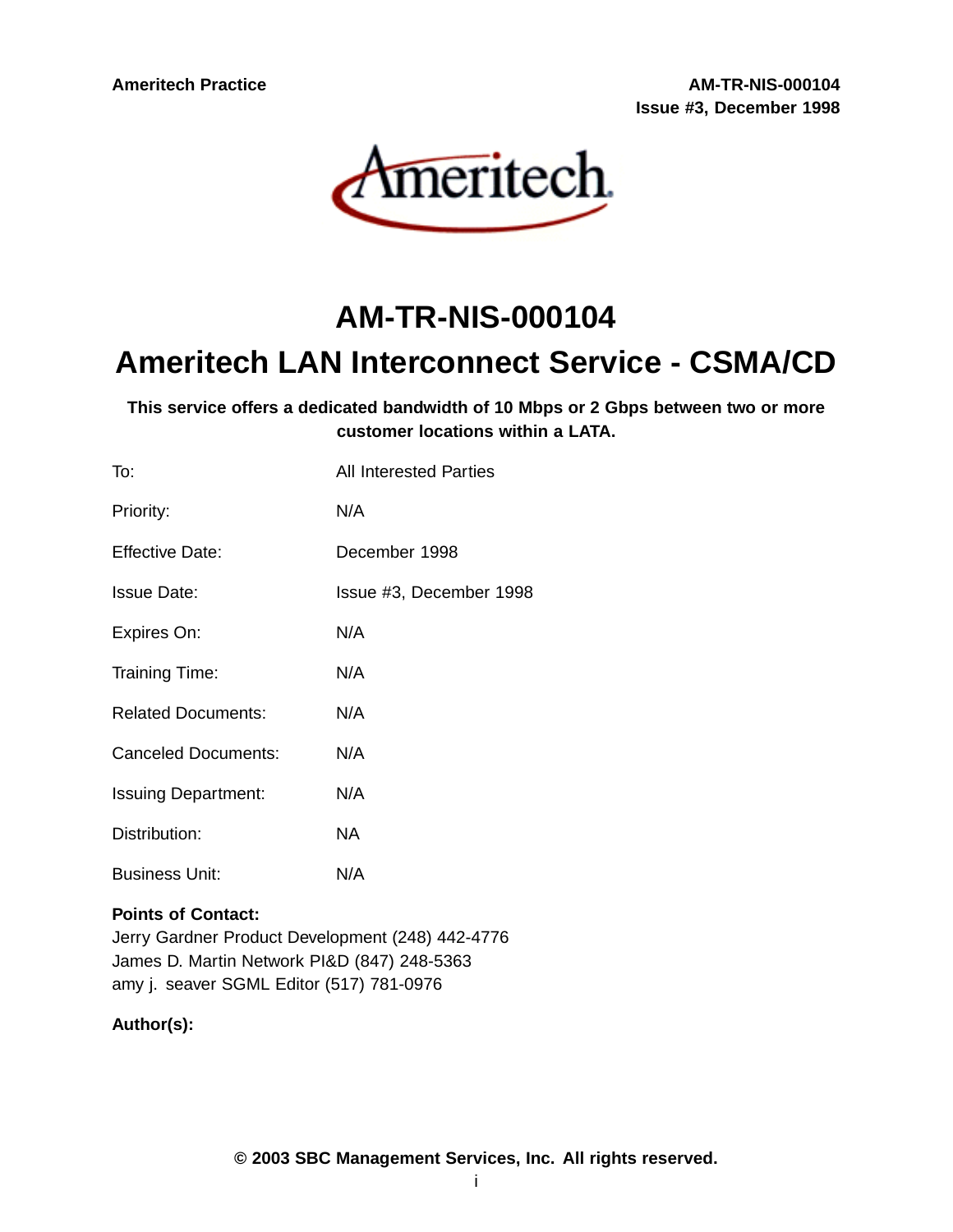James D. Martin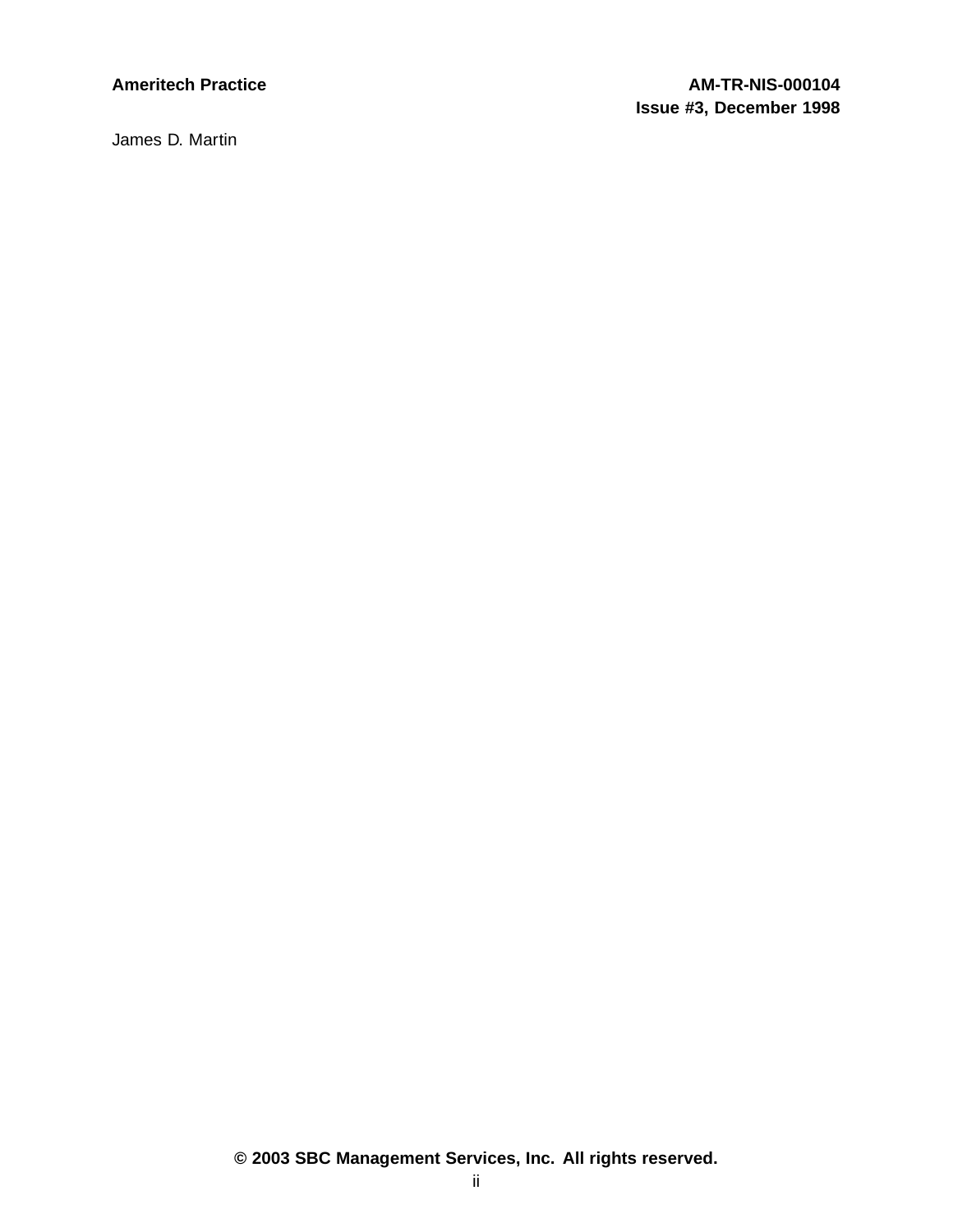# **Table of Contents**

| $1_{-}$              | <b>GENERAL INFORMATION</b>                                 |        |                                                     | 1              |
|----------------------|------------------------------------------------------------|--------|-----------------------------------------------------|----------------|
| 2 <sub>1</sub>       | <b>NETWORK INTERFACE</b>                                   |        |                                                     | 1              |
|                      | IEEE 802-3 CSMA/CD Interface<br>2.1.                       |        |                                                     |                |
|                      | IEEE 802.3 Gigabit Ethernet Fiber Optics Interface<br>2.2. |        |                                                     | $\overline{2}$ |
|                      |                                                            | 2.2.1. | 1000Base-SX Gigabit Ethernet Fiber Optics Interface | $\overline{2}$ |
|                      |                                                            | 2.2.2. | 1000Base-LX Gigabit Ethernet Fiber Optics Interface | $\overline{2}$ |
| 3.                   | <b>NOTES</b>                                               |        |                                                     | $\overline{2}$ |
| $\mathbf{4}_{\cdot}$ | <b>DOCUMENTATION</b><br>3                                  |        |                                                     |                |
| 5.                   | <b>ACRONYMS</b>                                            |        |                                                     | $\overline{4}$ |
| 6.                   | <b>FIGURES</b>                                             |        |                                                     | 4              |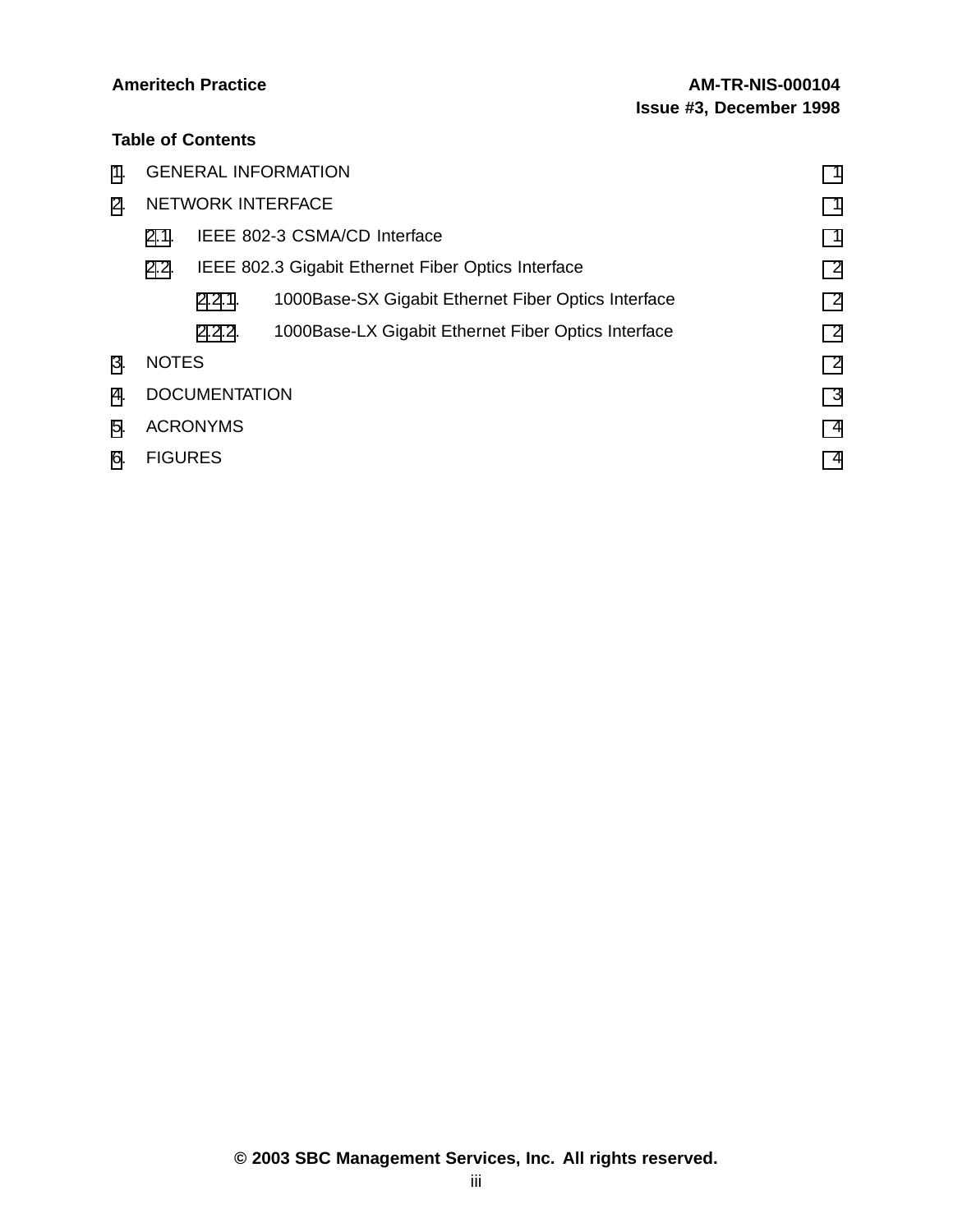## **TECHNICAL REFERENCE NOTICE**

This Technical Reference is published by Ameritech to provide a technical description of the Ameritech LAN Interconnect Service (ALIS)-CSMA/CD.

Ameritech reserves the right to revise this document for any reason including, but not limited to, conformity with standards promulgated by various agencies, utilization of advances in the state of the technical arts, or the reflection of changes in the design of any equipment, techniques or procedures described or referred to herein.

**AMERITECH MAKES NO REPRESENTATION OR WARRANTY, EXPRESS OR IMPLIED, WITH RESPECT TO THE SUFFICIENCY, ACCURACY, OR UTILITY OF ANY INFORMATION OR OPINION CONTAINED HEREIN. AMERITECH EXPRESSLY ADVISES THAT ANY USE OF OR RELIANCE UPON THIS TECHNICAL REFERENCE IS AT THE RISK OF THE USER AND THAT AMERITECH SHALL NOT BE LIABLE FOR ANY DAMAGE OR INJURY INCURRED BY ANY PERSON ARISING OUT OF THE SUFFICIENCY, ACCURACY, OR UTILITY OF ANY INFORMATION OR OPINION CONTAINED HEREIN.**

This document is not to be construed as a suggestion to any manufacturer to modify or change any of its products, nor does this document represent any commitment by Ameritech or any Ameritech operating company (AOC) to purchase any product, whether or not it provides the described characteristics.

Ameritech does not recommend products, and nothing contained herein is intended as a recommendation of any product to anyone.

Nothing contained herein shall be construed as conferring by implication, estoppel, or otherwise any license or right under any patent, whether or not the use of any information herein necessarily employs an invention of any existing or later issued patent.

Ameritech reserves the right not to offer any or all of these services and to withdraw any or all of them at any future time.

With respect to services offered pursuant to tariff, however, the terms and conditions of the service offering are determined by the tariff itself and applicable laws and regulations.

Document may be ordered from Ameritech by contacting the Document Order Center at (847-248-4324).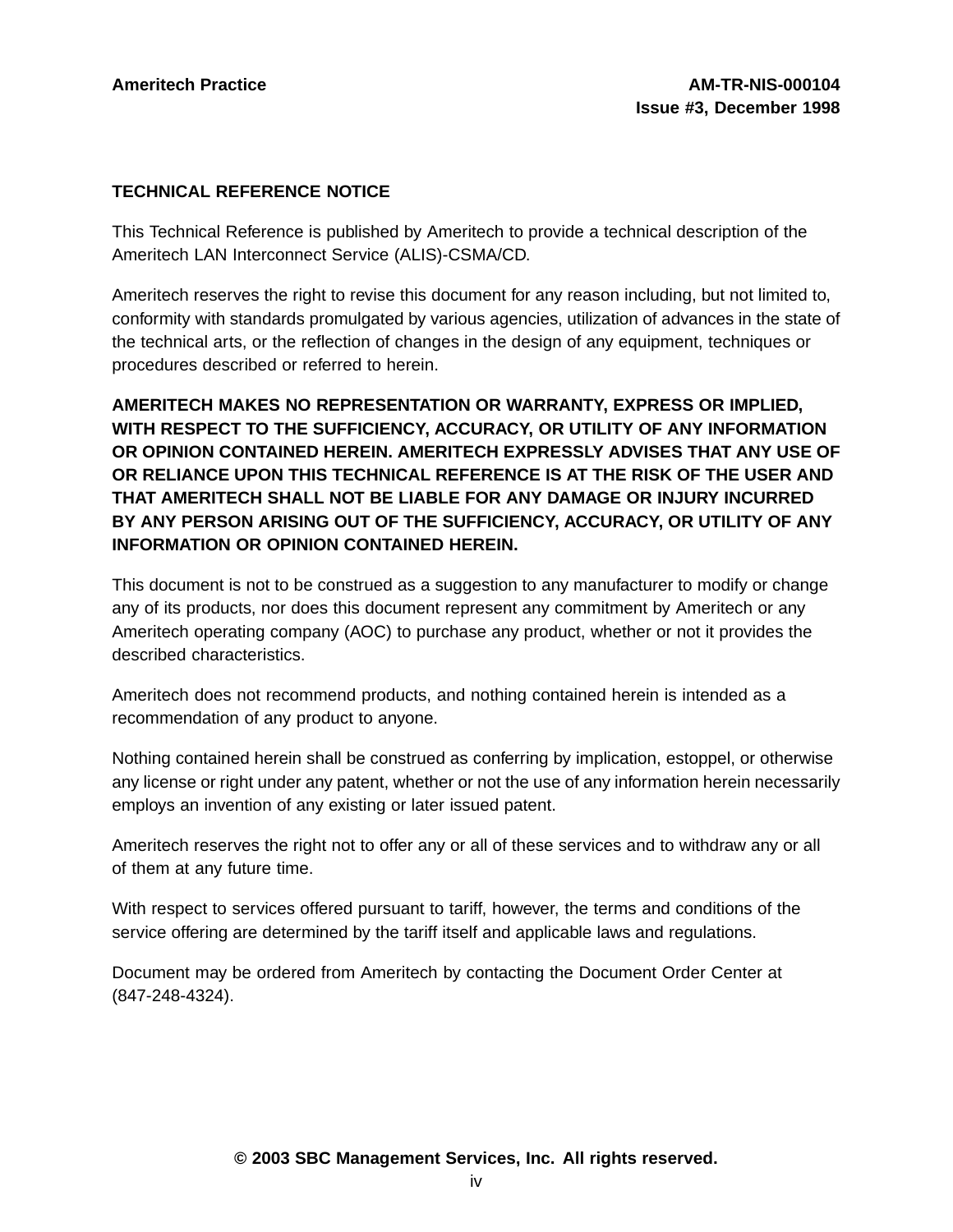### **[1](#page-4-0). GENERAL INFORMATION**

This network disclosure, AM TR NIS-000104, has been reissued for the purpose adding the Gigabit Ethernet Extension service.

Ameritech's LAN Interconnect Service - CSMA/CD offers a dedicated bandwidth of 10Mbps or up to 2.0 Gbps Data Rate between two or more customer locations within a LATA. It provides a transmission repeater function for the customer's LAN at the LAN's native data rate. The repeater function involves implementing just the CSMA/CD portion of the IEEE 802-3 MAC sublayer. For data rates greater than 10Mbps, the repeater function is provided via an optical interface implementing the IEEE 802.3 standards for optical interfaces. No other services such as bridging or routing are provided.

The Ameritech LAN Interconnect Service - CSMA/CD includes:

- <sup>a</sup> termination for the customers IEEE 802-3 CSMA/CD LAN, medium dependent, physical layer on network equipment;
- recovering the clock from the Manchester-encoded data;
- recovering the data and multiplexing the data over <sup>a</sup> fiber optics carrier for transmission over a wide area;
- reversing the process at the customer's terminating location, and
- an alternate optical termination for the customer's IEEE 802.3 CPE .

### **[2](#page-4-0). NETWORK INTERFACE**

#### **[2.1](#page-4-0). IEEE 802-3 CSMA/CD Interface**

The interface to the customer is defined by the IEEE 802-3 CSMA/CD specification. This specification is organized as two parts: the Physical Layer and the Media Access Control (MAC) sublayer of the Data Link Layer. The correspondence of these parts to the ISO model for Open Systems Interconnection is shown in Figure 1.

<span id="page-4-0"></span>The repeater function of this Service involves implementing the MAC sublayer. Below the MAC sublayer, there are many possible Physical Layer interface options. An example is detailed below.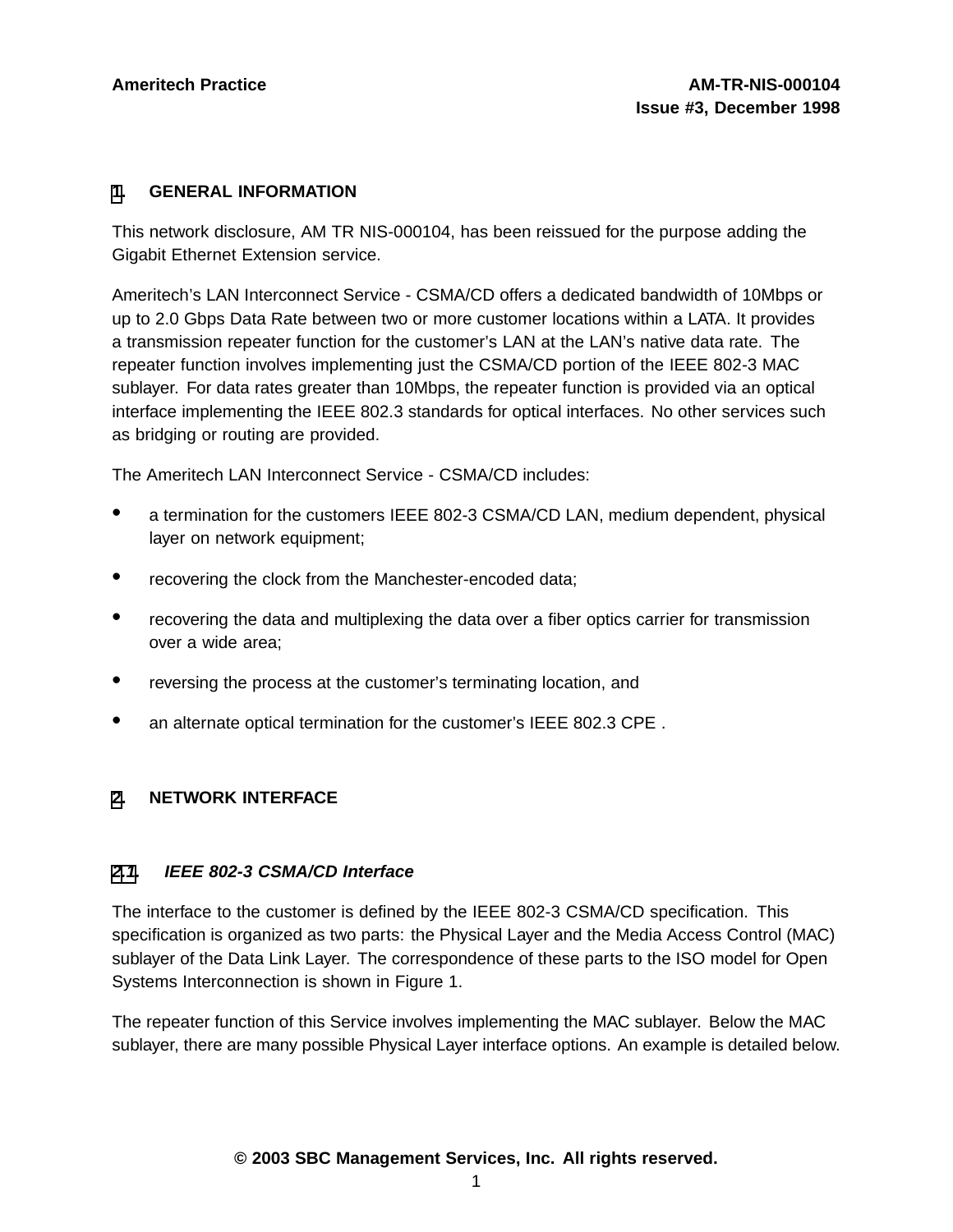This example specifies 802-3 10BaseT thin coaxial cable and is shown in Figure 2. The customers 10BaseT coaxial cable must end in a male BNC connector. The network repeater has a built-in transceiver for transmitting and receiving signals over the 10BaseT cable as per IEEE 802-3 10BaseT. The network repeater must be no more than 185 meters from its nearest neighbor transceiver on the customers 10BaseT coaxial cable.

Other options such as IEEE 802-3 fiber optics media used by the customer may need to connect to the network repeater by means of customer-provided adapters.

# **[2](#page-4-0)[.2](#page-5-0). IEEE 802.3 Gigabit Ethernet Fiber Optics Interface**

The IEEE 802.3 Gigabit Ethernet Fiber Optics Interface is available in two versions. The first is a short wavelength design (1000Base-SX) and the second is the long wavelength design (1000Base-LX).

## [2](#page-4-0)[.2.1](#page-5-0). 1000Base-SX Gigabit Ethernet Fiber Optics Interface

This interface uses either a 62.5 micrometer multimode fiber for interconnections up to 260 meters from the CPE, or 50 micrometer multimode fiber for interconnections up to 550 meters from the CPE. The fiber connector is a physical connector (SC) type of plug.

# [2](#page-4-0)[.2.2](#page-5-0). 1000Base-LX Gigabit Ethernet Fiber Optics Interface

This interface either 62.5 micrometer multimode fiber for interconnections up to 440 meters from the CPE, 50 micrometer multimode fiber for interconnections up to 550 meters from the CPE, or a 9 micrometer single mode fiber for interconnections up to 3 Km from the CPE. The fiber connector is a physical connector (SC) type of plug.

# **[3](#page-5-0). NOTES**

- 1. This document does not specify the customer's cable length nor any manufacturer for connection to the network. They are specified generically in IEEE 802-3. The cable type and length may have an impact on the quality of data transmission between the customer's equipment and the network equipment.
- <span id="page-5-0"></span>2. The Ameritech LAN Interconnect Service - CSMA/CD does not provide specific lightning/hazardous voltage protection; however, the use of Ameritech's fiber optics network between buildings and the use of coaxial cable as the medium on the customer's side of the network interface minimize the potential for induced voltages.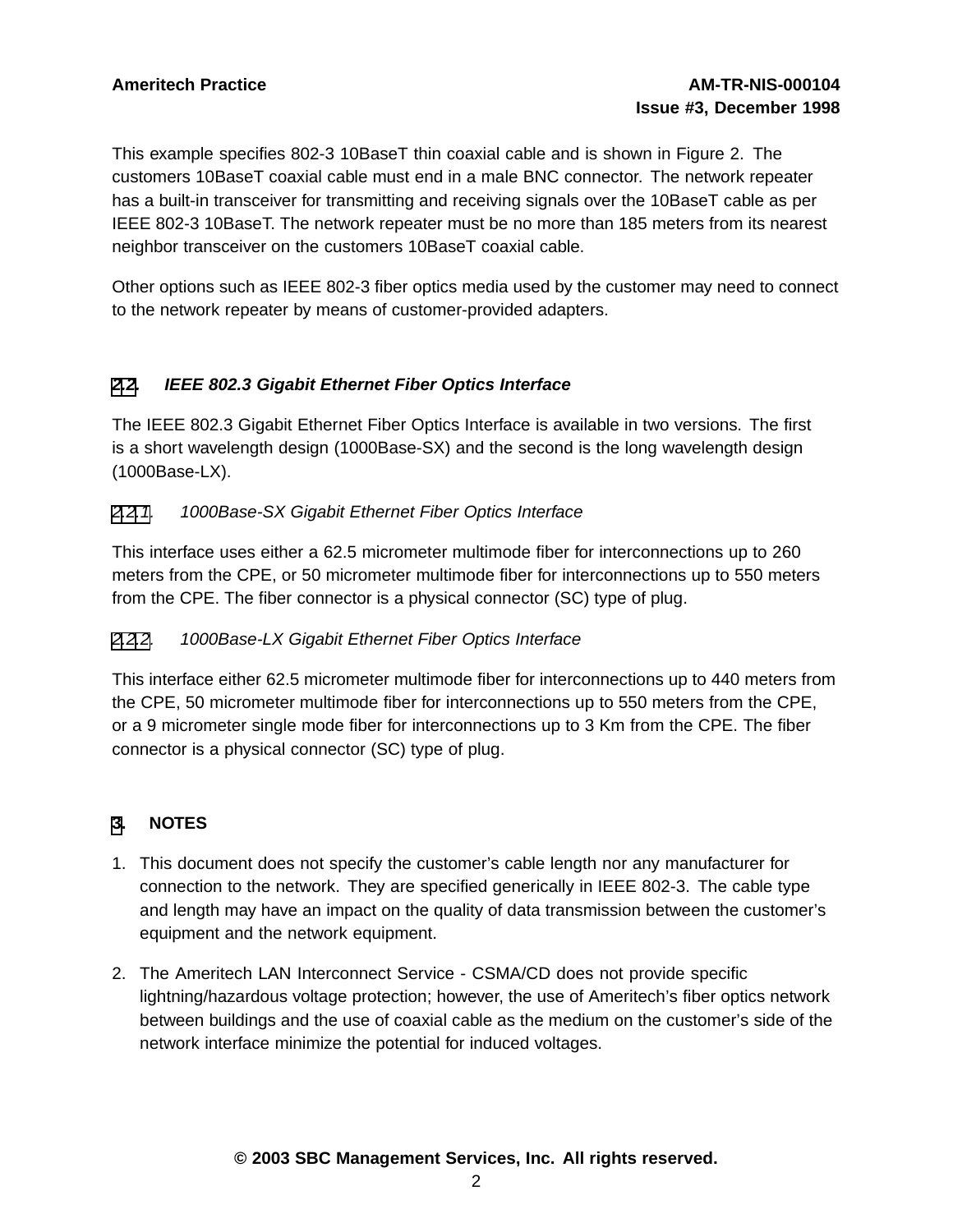- 3. The Ameritech LAN Interconnect Service CSMA/CD will provide dedicated bandwidth of 10 Mbps between customer locations. However, if multiple customer locations simultaneously need to transmit to other locations using a single 10 Mbps channel, the network repeaters will simulate collisions (as per IEEE 802-3) on the customer's physical media. This enables the customer's equipment and the network repeaters to retransmit the data lost due to collisions as per the IEEE 802-3 exponential backoff algorithm. Otherwise, the network repeaters perform a simple repeater function.
- 4. Two adjacent customer locations can be up to 50 Kilometers (approximately 31.25 miles) apart.
- 5. The transmission delay between any two adjacent customer network interface reference points will vary depending on the transmission processing delays, transmission framing delays and the signal propagation delay along the transmission medium.
- 6. The Gigabit Ethernet Fiber Optics Interface extension service allows the connection of two gigabit switches (CPE) over distances of up to 80 Km via fiber optics facilities. It provides up to 2 Gbps data throughput between the CPE.

# **[4](#page-6-0). DOCUMENTATION**

The IEEE 802.3 document is available from IEEE at the address below.

|                   | <b>IEEE Member</b> | Non-Member |
|-------------------|--------------------|------------|
| Document          | Cost               | Cost       |
| <b>IEEE 802.3</b> | 260.00             | 325.00     |

http://standards.ieee.org/catalog/sol/

or

http://standards.ieee.org/catalog/olis/

IEEE Customer Service

Hoes Lane

PO Box 1331

<span id="page-6-0"></span>Piscataway, NJ 08855-1331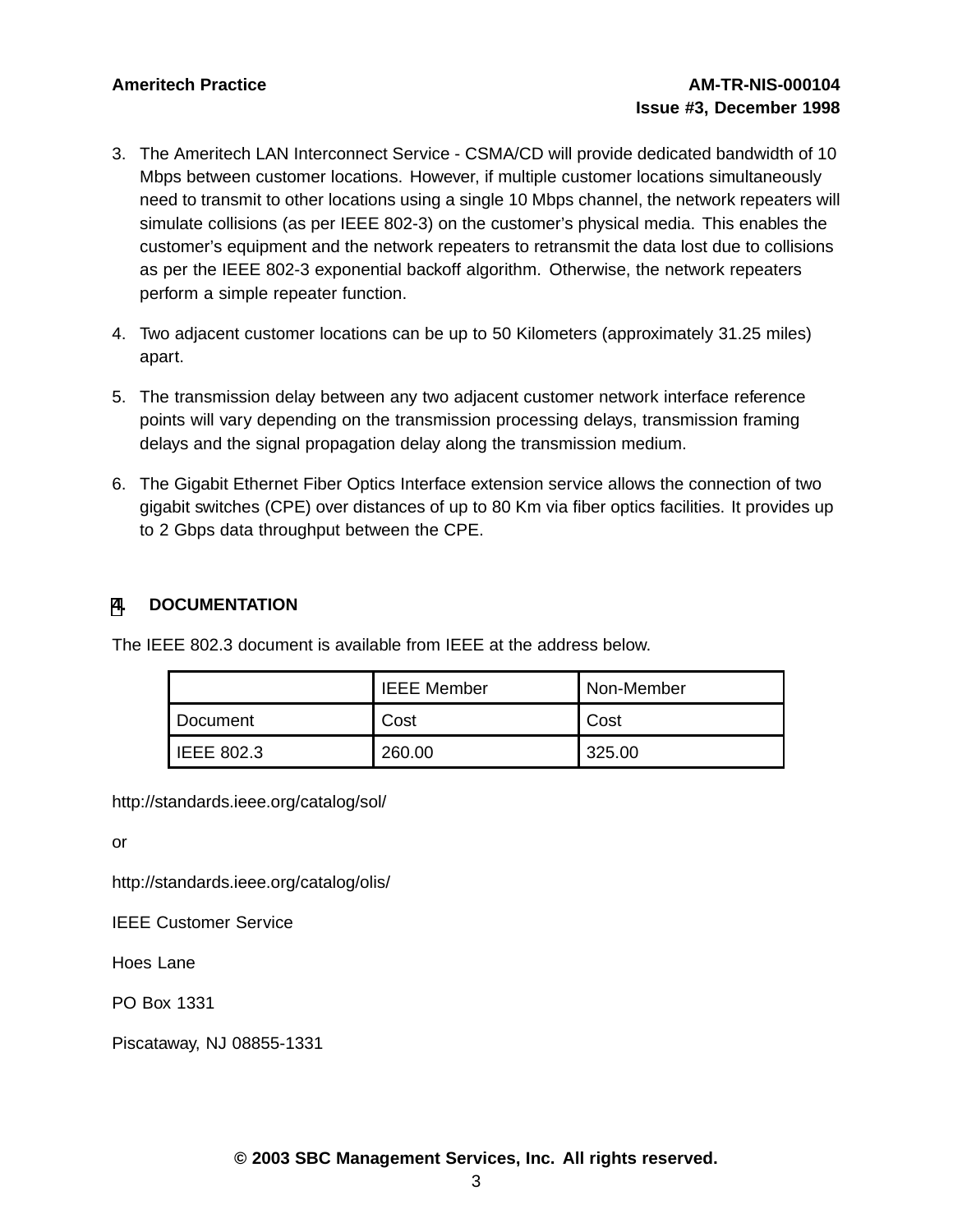1-800-678-4333 445

#### **[5](#page-7-0). ACRONYMS**

- **ALIS** Ameritech LAN Interconnect Service
- **CSMA/CD** Carrier Sense Multiple Access with Collision Detection
- **Gbps** Giga (Billion) bits per second
- **IEC** International Electrotechnical Commission
- **IEEE** Institute of Electrical and Electronics Engineers
- **IEEE** International Organization for Standardization
- **LAN** Local Area Network
- **LATA** Local Access and Transport Area
- **MAC** Media Access Control
- **Mbps** Million Bits Per Second
- **OSI** Open Systems Interconnection

#### <span id="page-7-0"></span>**[6](#page-7-0). FIGURES**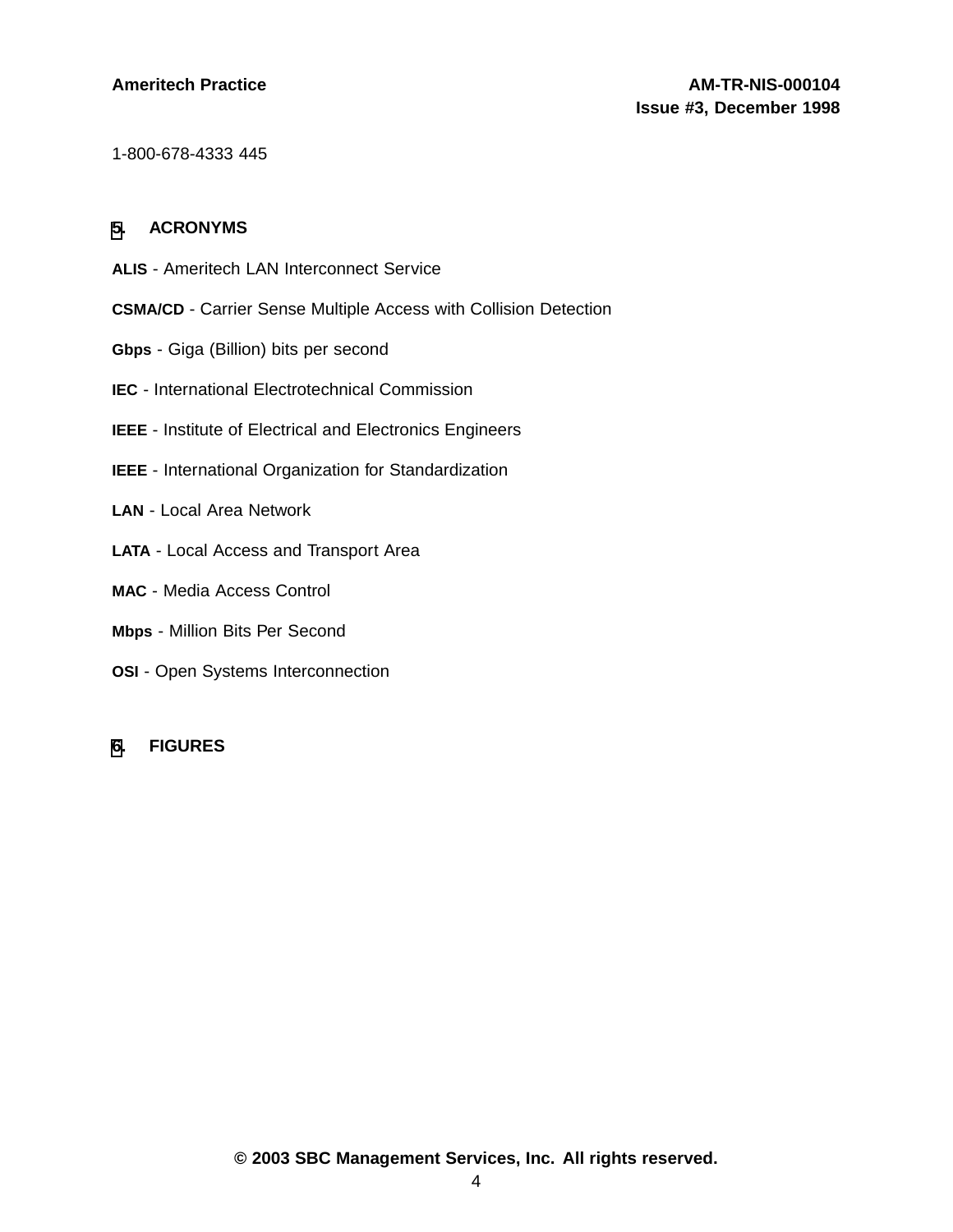

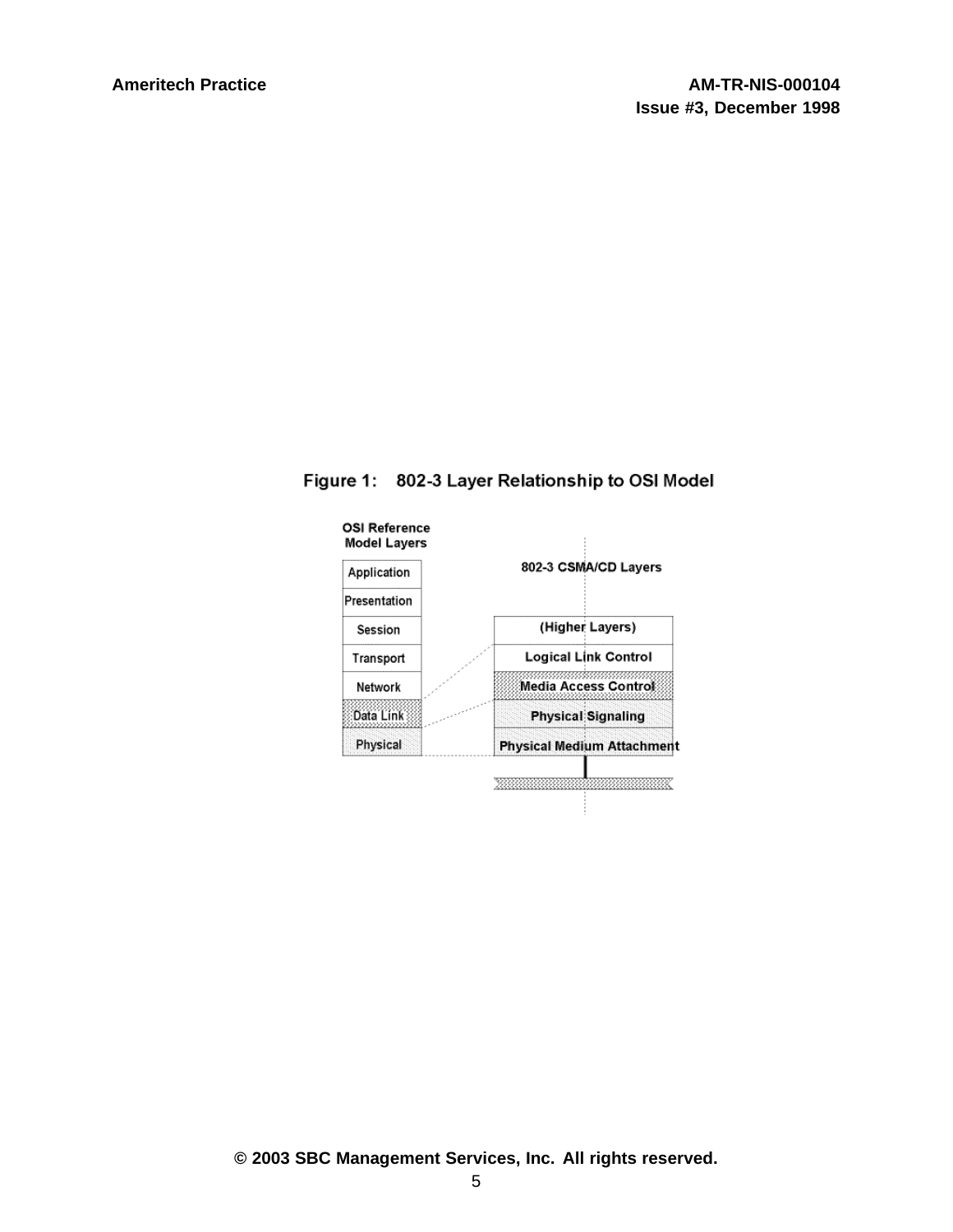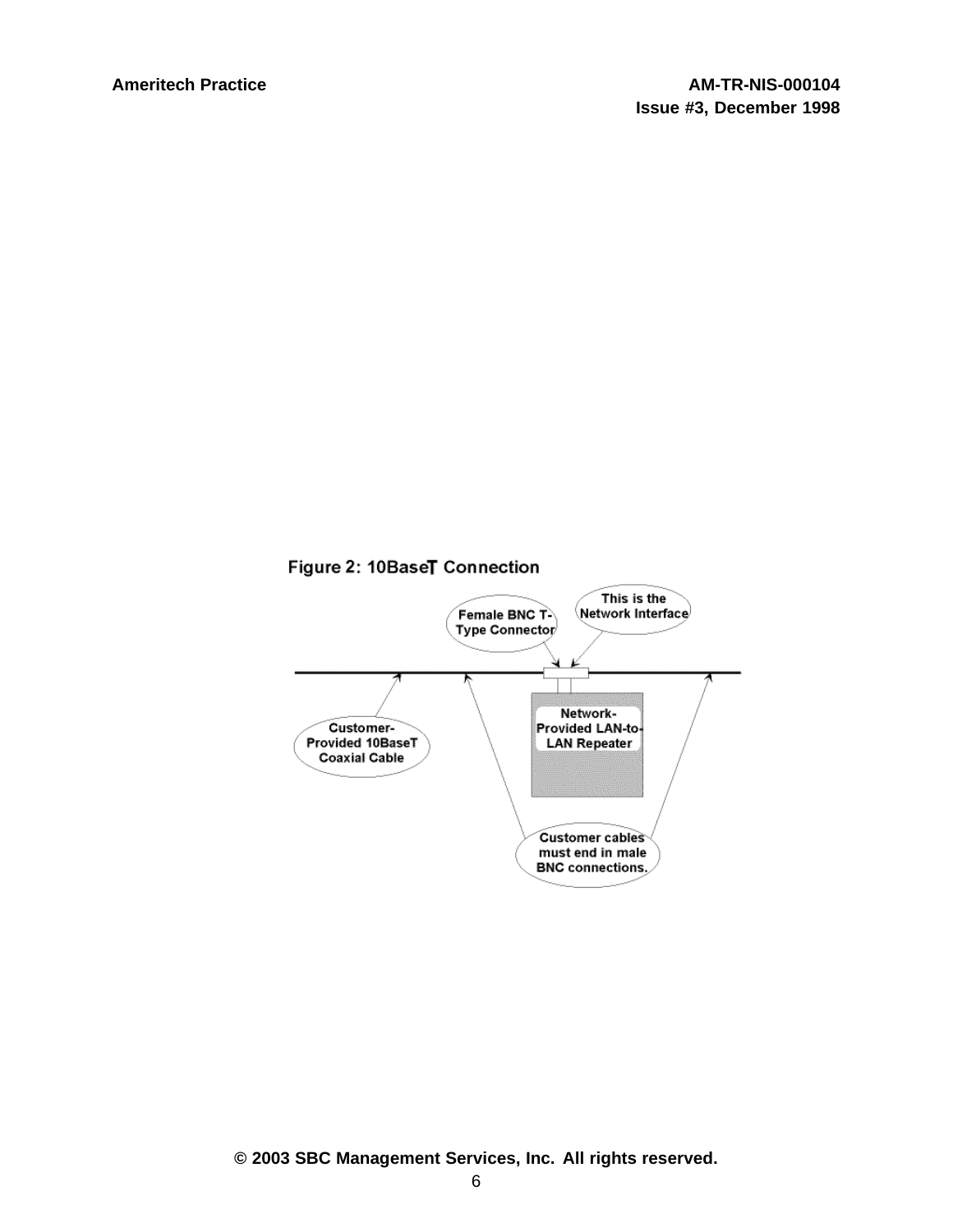